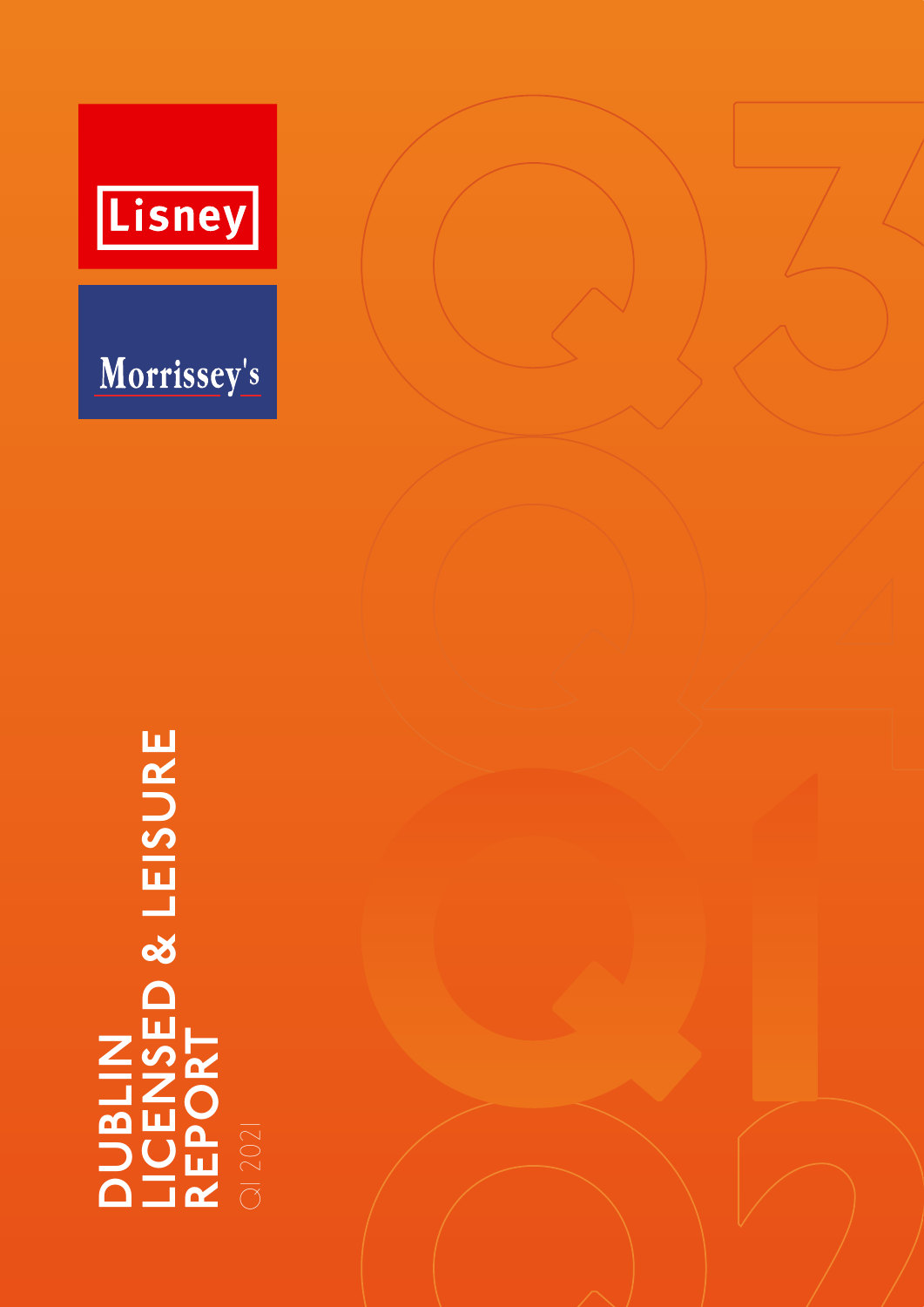# DUBLIN LICENSED & LEISURE IN NUMBERS







TO LEND TOWARDS THE END OF MARCH **UPLIFT** IN **APPETITE**



OUTLOOK OUTLOOK

# POSITIVE

STRONG LEVELS OF ACTIVITY DUE IN THE SECOND HALF OF THE YEAR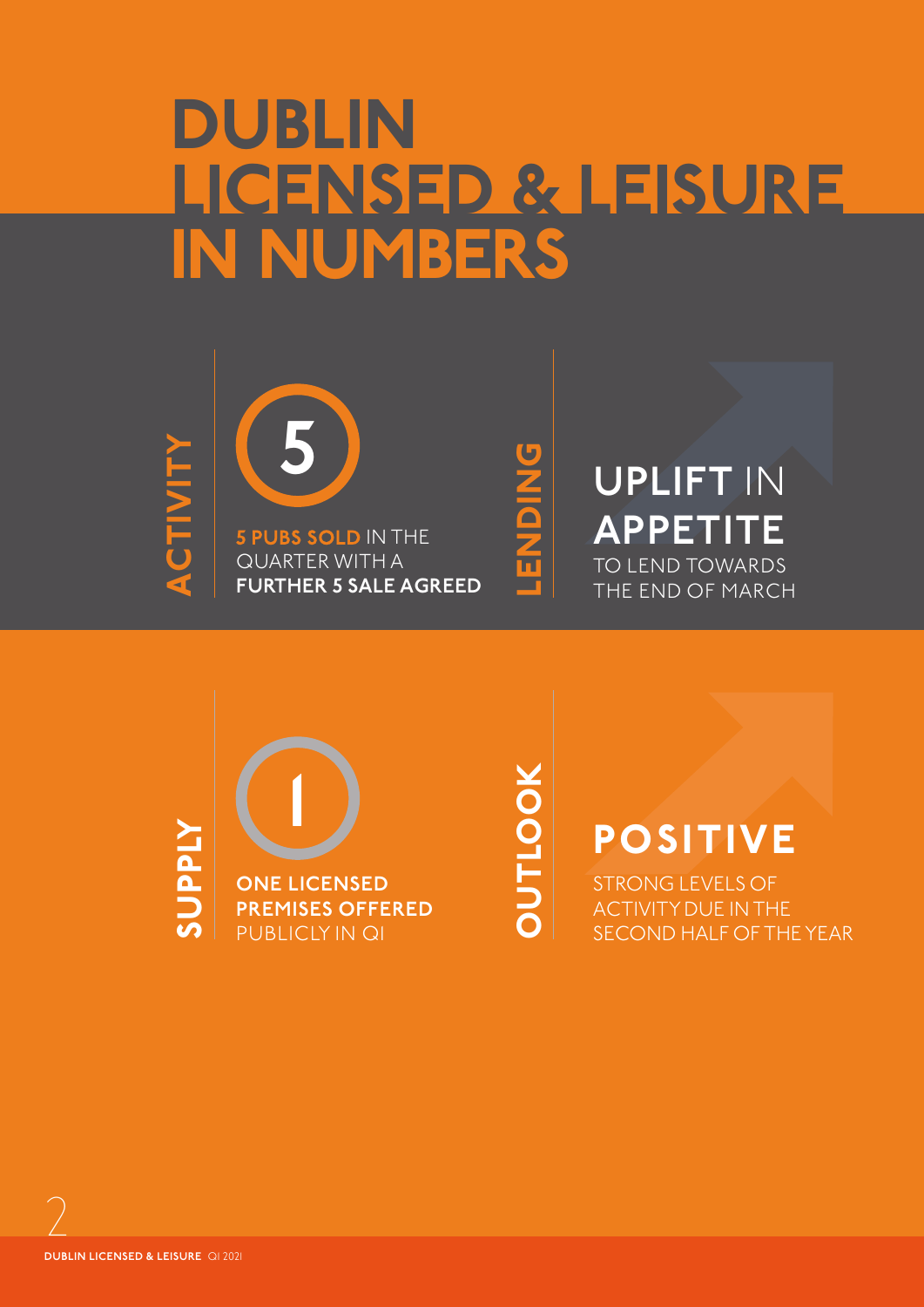

Despite the COVID-19 restrictions, there were good levels of activity in the Dublin licensed premises sector in Q1. Five pub sales closed; Walters in Dun Laoghaire, The Magpie in Dalkey, McGarry's in Harold's Cross, Cabra House, and The 108 in Rathgar. These had combined selling prices of €7.2m.

There were a further five properties sale agreed (combined prices of  $\epsilon$ 9.4m) at the end of March, two of which were agreed off-market and account for €4.65m or almost 50% of the total. The three public sales comprised the former Dice Bar in Smithfield, The Bowery in Rathmines and The Kestrel in Walkinstown. In addition, there were two deals signed but not closed, one of which was Grainger's The White Horse on the Malahide Road. These transactions bode well for Q2 activity levels.

Vendors continue to adopt a wait-and-see approach, continually reviewing their position with a view to selecting the most appropriate time to bring their business to the market. At the end of March, the majority were aiming towards mid-summer but this is very much contingent upon businesses being permitted to reopen (albeit in line with social distancing restrictions in place).

Generally, banks and non-traditional lenders remained reluctant to fund purchases in the sector in Q1. This was to be expected given the impact of the extended level 5 restrictions on trading, hence greater difficulty for publicans to meet capital and interest payments in the short-term. However, we did notice a slight uplift in appetite to lend in March with lenders requesting valuation fee quotes for secured lending purposes, which in addition to offers being received on the basis of bank loans approved, is very much a positive.

While licensed premises trade remains the most impacted in the economy by the pandemic, there is optimism. The vaccine roll-out, albeit slow, is providing some light at the end of the tunnel for all involved in the sector. Once restrictions ease, we anticipate strong levels of property market activity and the second half of the year is likely to be busy.